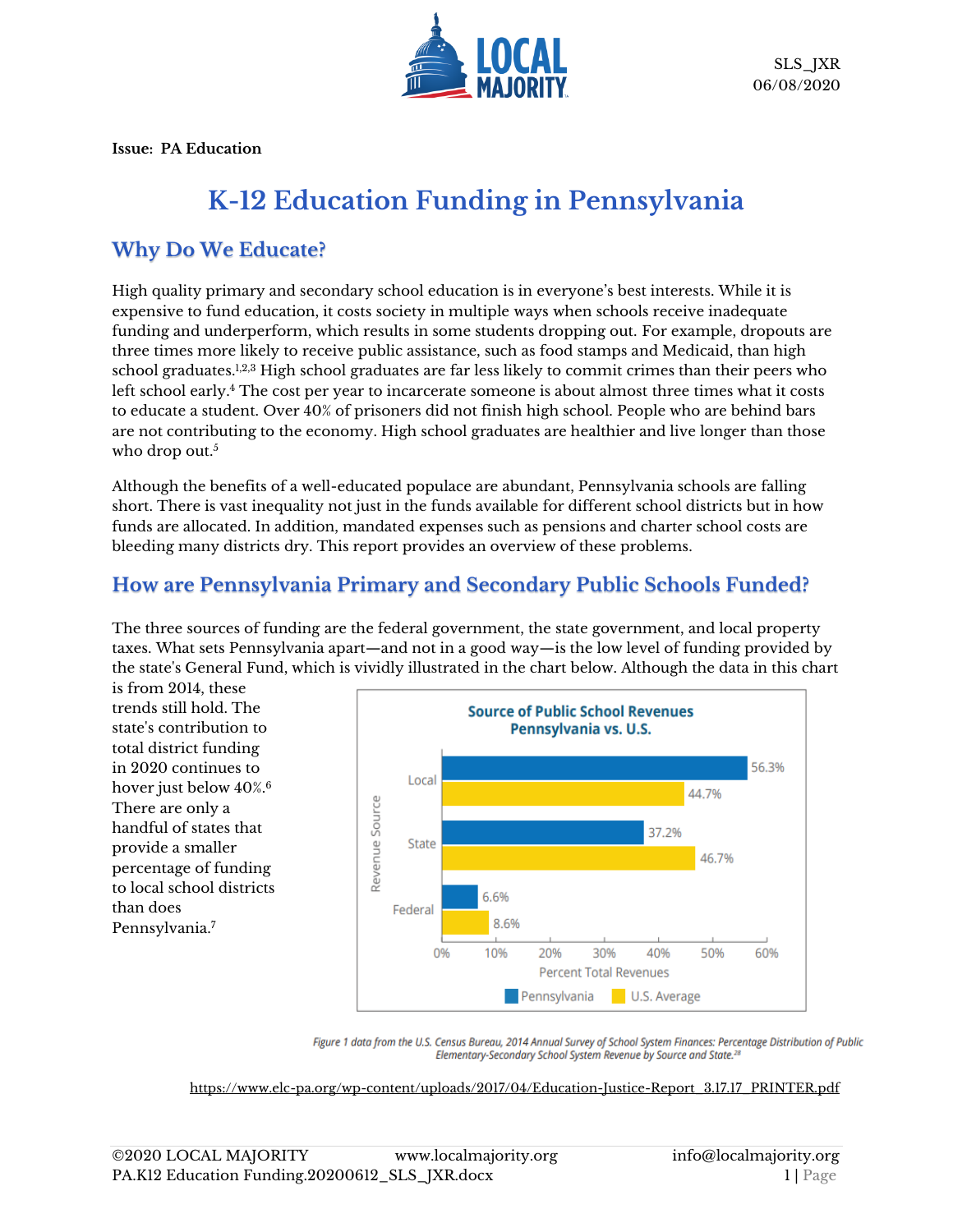

The shortfall in funding to school districts is made up by property taxes. However, not all districts are affluent enough to raise adequate monies to fund their schools by increased property taxes. This results in very unequal levels of spending among school districts in Pennsylvania, with some districts spending thousands more per pupil than others. In fact, the inequities in Pennsylvania are among the worst in the country.

There is no debate that per pupil funding in Pennsylvania varies dramatically. Districts spending the least per pupil are spending about \$7,000 a year, while those spending the most are spending approximately \$13,000.<sup>8</sup> (Note that although the *average* total per pupil funding in Pennsylvania is higher than the national average, this obscures the high and low extremes. $^9$  )

According to the Center for American Progress, financially disadvantaged school districts are those whose funding does not come close to meeting the needs of the students. In Pennsylvania, about 15% of all students are in financially-disadvantaged districts. The Philadelphia, Reading, and Allentown school districts are considered among the most financially disadvantaged in the  $\rm U.S.^{\rm 10}$ 

## **Funding Matters**

The level of funding does influence educational outcomes. A highly regarded study—because of both the methods used and the sample size—found that "for low-income children, a 10% increase in perpupil spending each year for all 12 years of public school is associated with 0.43 additional years of completed education, 9.5 percent higher earnings, and a 6.8 percentage-point reduction in the annual incidence of adult poverty."<sup>11</sup>

## **How Did We Get Here?**

It wasn't always this way. Decades ago, the Pennsylvania's General Fund contributed over half of all public education funding. As the chart below shows, the state's contribution has been steadily dropping.

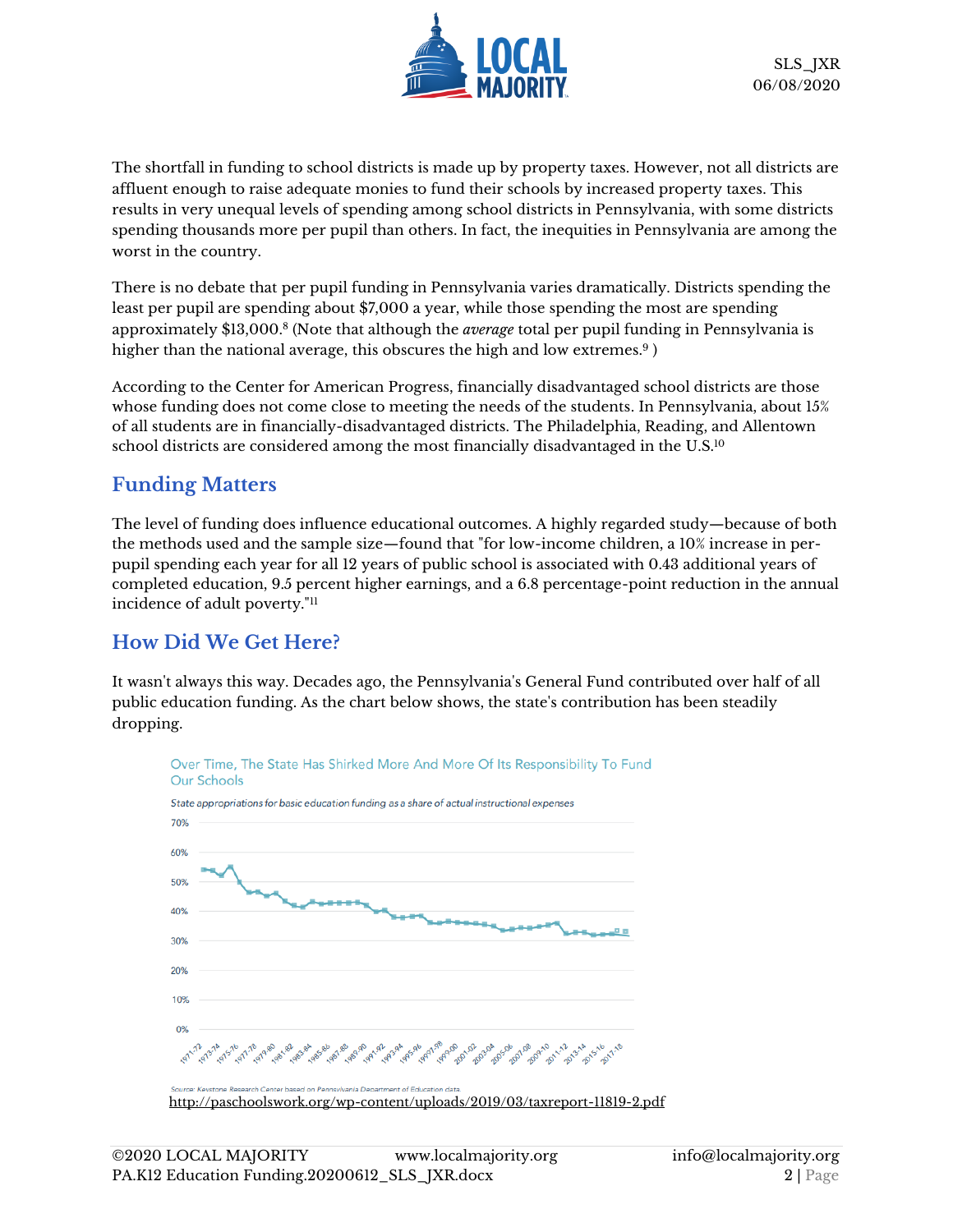

## **State Allocation of its Education Funds**

In addition to the low amount of state funding, the manner in which that funding is distributed contributes to the inequities between school districts.

There are several components of K-12 education funding provided by the state; the largest is for basic education. The next highest education expenditure is for special education. Much smaller amounts are provided for other purposes.<sup>12</sup> Mandated costs, primarily retirement pensions and charter school tuition, over which the districts have no control, cause additional funding distress.<sup>13</sup> Charter school tuition is discussed later in this report.

Since 1991, Pennsylvania has had a "hold harmless" policy, which means that the state does not use

enrollment to determine funding amounts for school districts. This means that even if all other factors are the same, a district with shrinking enrollment won't see a decrease in funds, and districts with increasing enrollments won't receive more than an additional 2% in funding from the state.<sup>14</sup> The chart to the right, which has one dot for each school district, demonstrates this. The school district receiving just over \$14,000 per pupil in basic education funding has had a 50% decline in enrollment since 1991. Contrast that to a district which has had an increase in enrollment of over 180% yet only receives \$843 per pupil.<sup>15</sup> Districts with shrinking enrollments are generally those in rural areas, so schools in urban areas tend to receive the least amount of state funding per pupil. 16 (This chart is interactive at the WHYY

website.)

## How per pupil funding correlates with enrollment changes since 1991



[https://whyy.org/articles/the-story-of-pennsylvanias-per-pupil](https://whyy.org/articles/the-story-of-pennsylvanias-per-pupil-school-funding-in-two-maps-and-a-chart/)[school-funding-in-two-maps-and-a-chart/](https://whyy.org/articles/the-story-of-pennsylvanias-per-pupil-school-funding-in-two-maps-and-a-chart/)

An attempt to remedy these problems—the "fair funding formula"—was enacted in April of 2016. Although it was a step in the right direction, it is still very flawed. The "fair funding formula" determines the percentage of the state's basic education funds that a particular district receives. The formula takes into account student and district demographics, such as poverty, the number of students learning English, and the median household income.

However, a significant drawback with the "fair funding formula" is that it only applies to "new" money. This is the portion of education monies that exceeds the basic education appropriation from the 2014-2015 school year. For the 2019-2020 school year, that meant that only 11% of the basic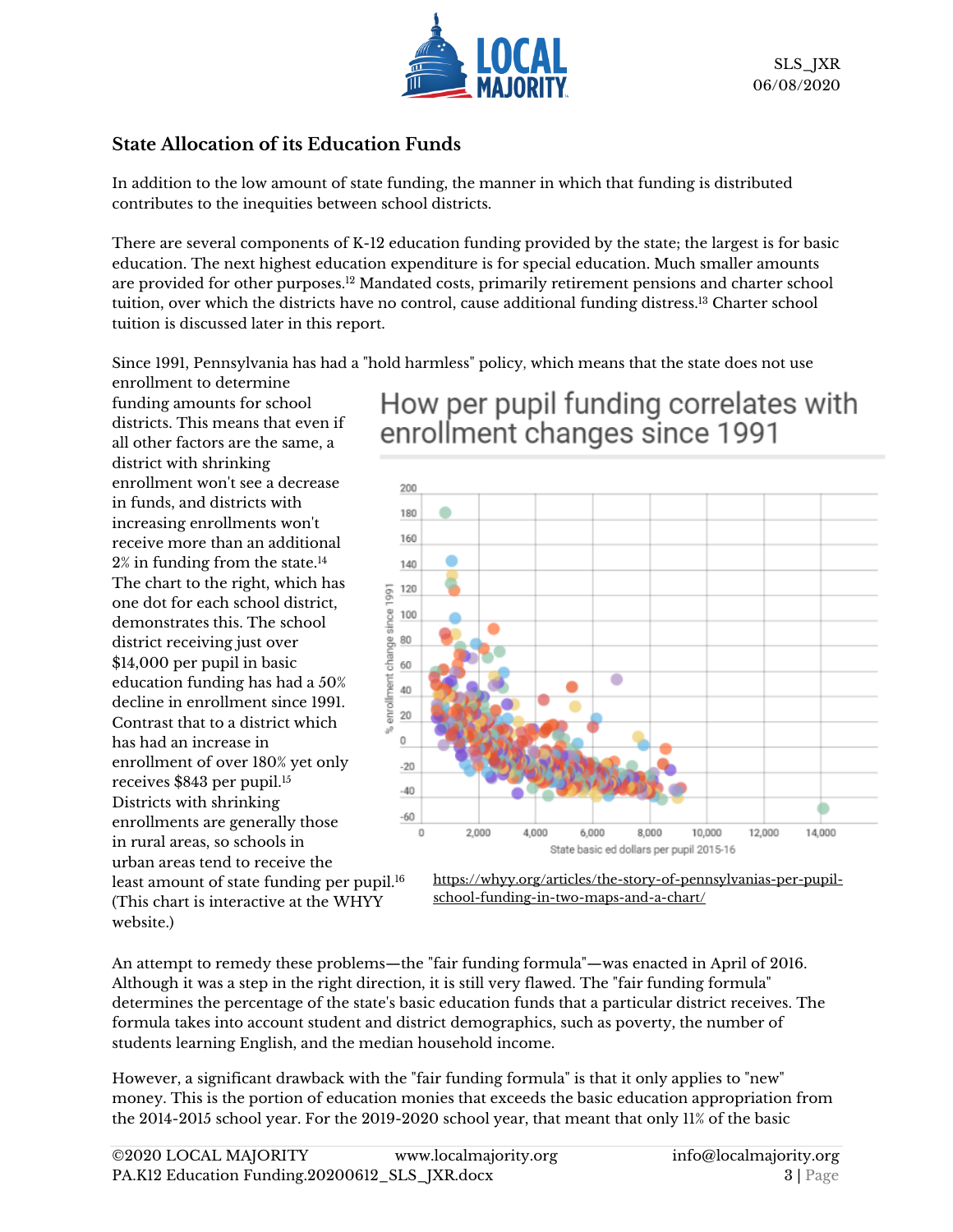

education budget was subject to the formula. The state applies the "fair funding formula" only to "new" money to maintain the "hold harmless" policy, which was designed to prevent school districts from receiving less state money than was received in the prior year. 17,18

A detailed discussion of the basic education funding formula can be found here: [https://www.pahouse.com/Files/Documents/Appropriations/series/3013/BEFC\\_BP\\_011018.pdf](https://www.pahouse.com/Files/Documents/Appropriations/series/3013/BEFC_BP_011018.pdf)

## **Tax Credits**

Adding to the funding woes of Pennsylvania public schools are tax credits that further diminish available funds. The two principle tax credit programs in Pennsylvania are the Educational Improvement Tax Credit (EITC) and the Opportunity Scholarship Tax Credit (OSTC). These tax credits enable businesses and individuals to lower their state taxes by making donations to scholarship funds, private schools, and other educational programs. All Pennsylvania students are eligible for EITC scholarships, while the OSTC funds are only for scholarships for Philadelphia students who attend schools with the lowest scores on the Pennsylvania System of School Assessment tests. 19

At the time of inception of the first education tax credit in 2001, the total aggregate EITC credits available to all contributors was \$30 million.<sup>20</sup> Currently, the state allots \$110 million per year for the EITC and \$100 million for the OSTC. Businesses and individuals apply to receive the credits ahead of tax filing time. Not all of the total tax credits are necessarily claimed each year. In 2019, Republicans introduced a bill to increase the EITC tax credits to \$210 million, but this bill was vetoed by Gov. Wolf.

Businesses can donate up to \$750,000 each year to EITC facilitators/organizations. Seventy-five percent of their donation is a credit that offsets their state tax bill. Donating in two consecutive years increases the credit to 90% in the second year. 21

Although the scholarships created from the tax credits are billed as a way for low-income students to attend private schools, the family income cutoffs for students to qualify are much higher than the median annual Pennsylvania household income of about \$60,000. <sup>22</sup> In 2019, the family income limit to receive a scholarship was \$90,000 plus \$15,842 for each child in the family.<sup>23</sup> Thus the income cutoff for a family with one child would be \$105,842 and the cutoff for a family with two children would be \$121,684.

These tax credits decrease the revenues flowing into Pennsylvania's general fund and hence are diverting money that could be spent on public schools. The scholarships enabled by the tax credits contribute funding to religious and other private schools.

#### **Tax Credit Accountability**

The loss of revenue to the state's general fund is just one downside of these tax credits. Another serious problem is the lack of accountability. Because the scholarship recipients attend private schools, the state has no authority to access any information about academic outcomes of scholarship students. Highlights pertaining to the lack of accountability, as reported by the Keystone Research Center, are shown in the box below. The full report can be obtained here: [http://keystoneresearch.org/sites/default/files/EITC%20Briefing%20Paper\\_0.pdf](http://keystoneresearch.org/sites/default/files/EITC%20Briefing%20Paper_0.pdf)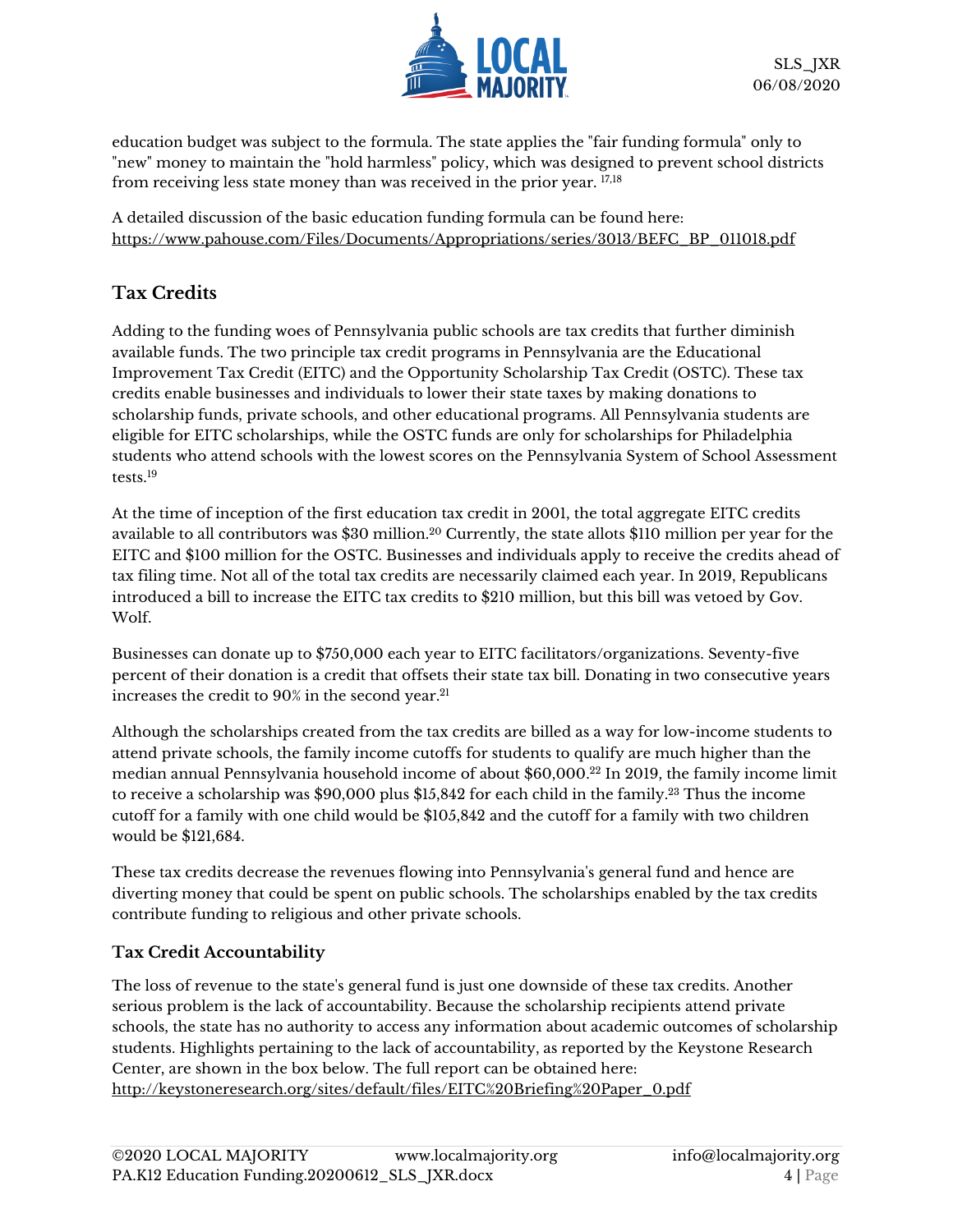

## **Keystone Research Organization Findings**

When it comes to educational accountability, the simple finding is that the EITC program has no accountability mechanisms.

• Schools that educate EITC scholarship children are not required to report on children's progress or to provide other information documenting school quality. In fact, legislation now prohibits state agencies from asking for information on student achievement.

• Students on EITC scholarship are not required by the state to take any tests.

• No data been collected on the socio-economic characteristics of EITC scholarship recipients or their families, their communities, or the student population of the private schools scholarship recipients attend. Such data would be necessary to analyze systematically the overall achievement of EITC students compared to students in public schools.

• As a result of the complete absence of any data, Pennsylvania knows nothing about the outcomes of a program that has in its 10-year life span received roughly a third of a billion dollars to educate school children at religious and other private schools.

[http://keystoneresearch.org/sites/default/files/EITC%20Briefing%20Paper\\_0.pdf](http://keystoneresearch.org/sites/default/files/EITC%20Briefing%20Paper_0.pdf)

#### **Charter Schools**

Charter Schools in Pennsylvania are taxpayer-funded public schools that are privately operated. However, charters may be operated by for-profit entities. As first conceived in the 1990s, charter schools would be free to experiment with different methods of teaching and those that failed would close. Traditional public schools would be spurred by the competition with charters to improve their performance. In keeping with their mission to innovate, charter schools would be free from many of the constraints that govern traditional public schools.

About eight percent of children in Pennsylvania attend charter schools and a quarter of those students attend cyber charters.24,25 The state does not limit the number of charters nor the number of students enrolled in a particular school.<sup>26</sup>

#### **Charter School Funding**

As stated above, school districts receive funds from local property taxes, and the state and federal governments. In turn, school districts supply charters with the vast majority of their funding in the form of "tuition" payments.<sup>27</sup>

Whenever a student enrolls in a charter school, the charter school receives "tuition" from the student's home district. Hence, the tuition the charter receives is based on how much it costs to educate that student in the student's home district. (Charter school students do not necessarily attend schools in the same district as their traditional public school.)

When students transfer from a traditional public school to a charter school, the costs of the traditional school do not decrease. <sup>28</sup> Salaries remain the same, as do other infrastructure costs, but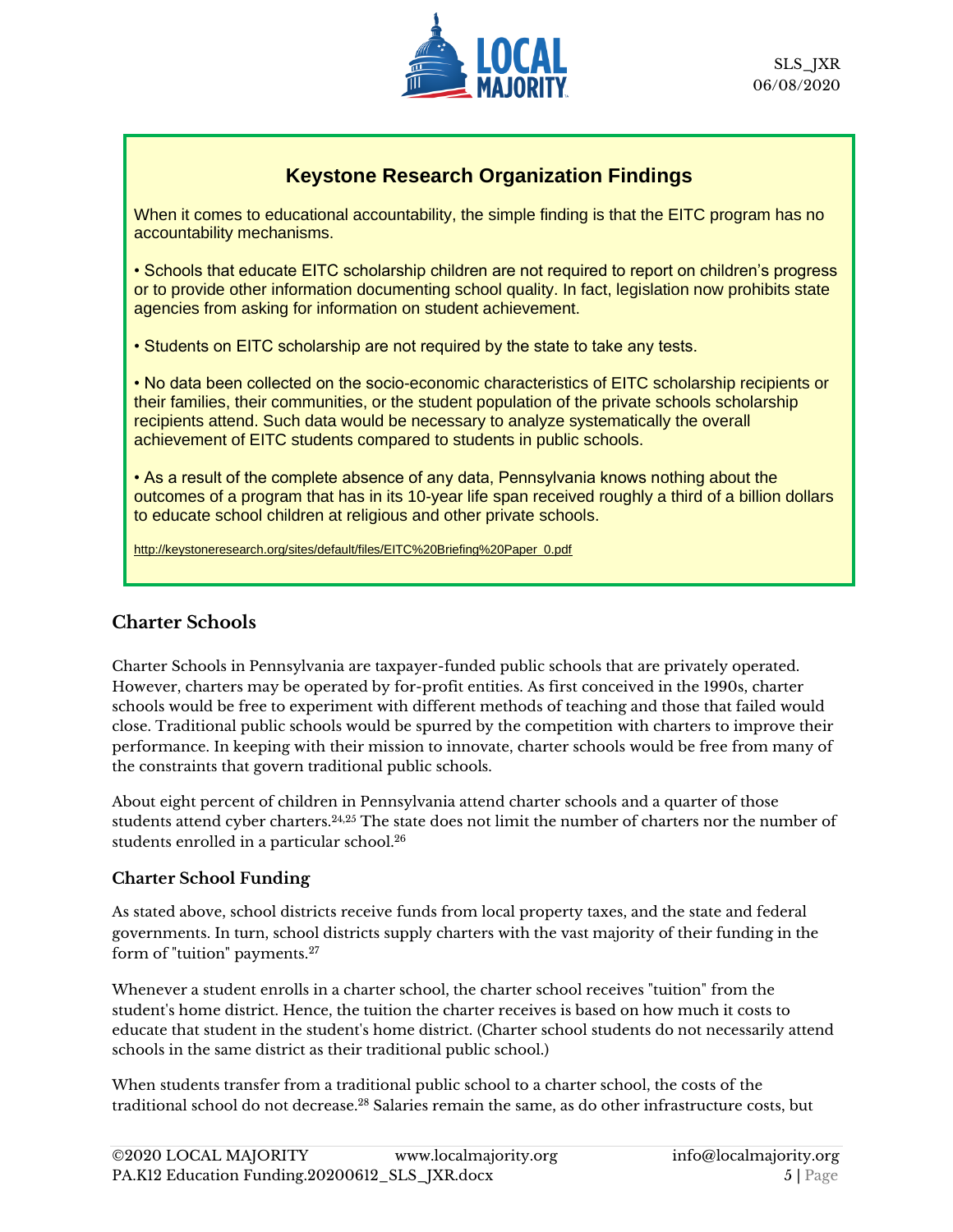

the school district has less money because of the "tuition" paid to the charters. (For a time, the state did reimburse school districts for the loss of funding when students transferred to charters, but that practice ended in 2011.<sup>29</sup>)

Pennsylvania has over 37,000 students who attend cyber charter schools, where all instruction is conducted online.<sup>30</sup> The cost to educate a student at a cyber charter—about \$5000—is much less than at a brick-and-mortar school. However, the tuition received by those schools does not reflect the lower costs they incur; it has been estimated that \$290 million in unneeded funding is received by charters every year.<sup>31</sup> Many school districts offer a cyber option (distinct from the cyber charters) at much lower rates than those of the cyber charters' tuition.<sup>32</sup>

Since the 2007-2008 school year, charter school tuition payments have increased by 139.3% in a period during which enrollment has increased 97.4%.<sup>33</sup>

#### **Special Education Funding in Charters**

The costs of educating special education students vary, depending on individual students' needs. However, sponsoring school districts pay the charter schools the same amount for each special education student, regardless of the child's disability. The bar chart below, with data for Philadelphia, shows that charter schools have a lower percentage of students with severe disabilities than those in traditional public schools. This means that charter schools are receiving higher tuition for special education students than the amount spent on special education students in traditional schools in

Philadelphia. In other words, charter schools are receiving more than they need for their special education students. In 2012-2013, charter schools received over \$350 million but only spent about \$156 million—a difference of almost \$200 million. 34

## **Spending on Special-Education Students**

Pennsylvania classifies special education students into three tiers, based on the severity of their disability. The current funding formula requires districts to pay charters one rate for special-education students, based on an average of what the district spends on its own special-education students. The school district's concentration of needier students increases the rate charters receive for special education students - even though the vast majority of charter students fall into the lowest-needs category.



Average District spending per tier is in parenthesis

[https://www.inquirer.com/education/charter-schools-philadelphia-special-education](https://www.inquirer.com/education/charter-schools-philadelphia-special-education-costs-20200221.html)[costs-20200221.html](https://www.inquirer.com/education/charter-schools-philadelphia-special-education-costs-20200221.html)

## **Conclusion**

Pennsylvania needs a complete overhaul of its K-12 education funding structures. For example, district funding should not be dependent on the ability of local school districts to raise revenues via property taxes. State contributions should better reflect district enrollment numbers. Information on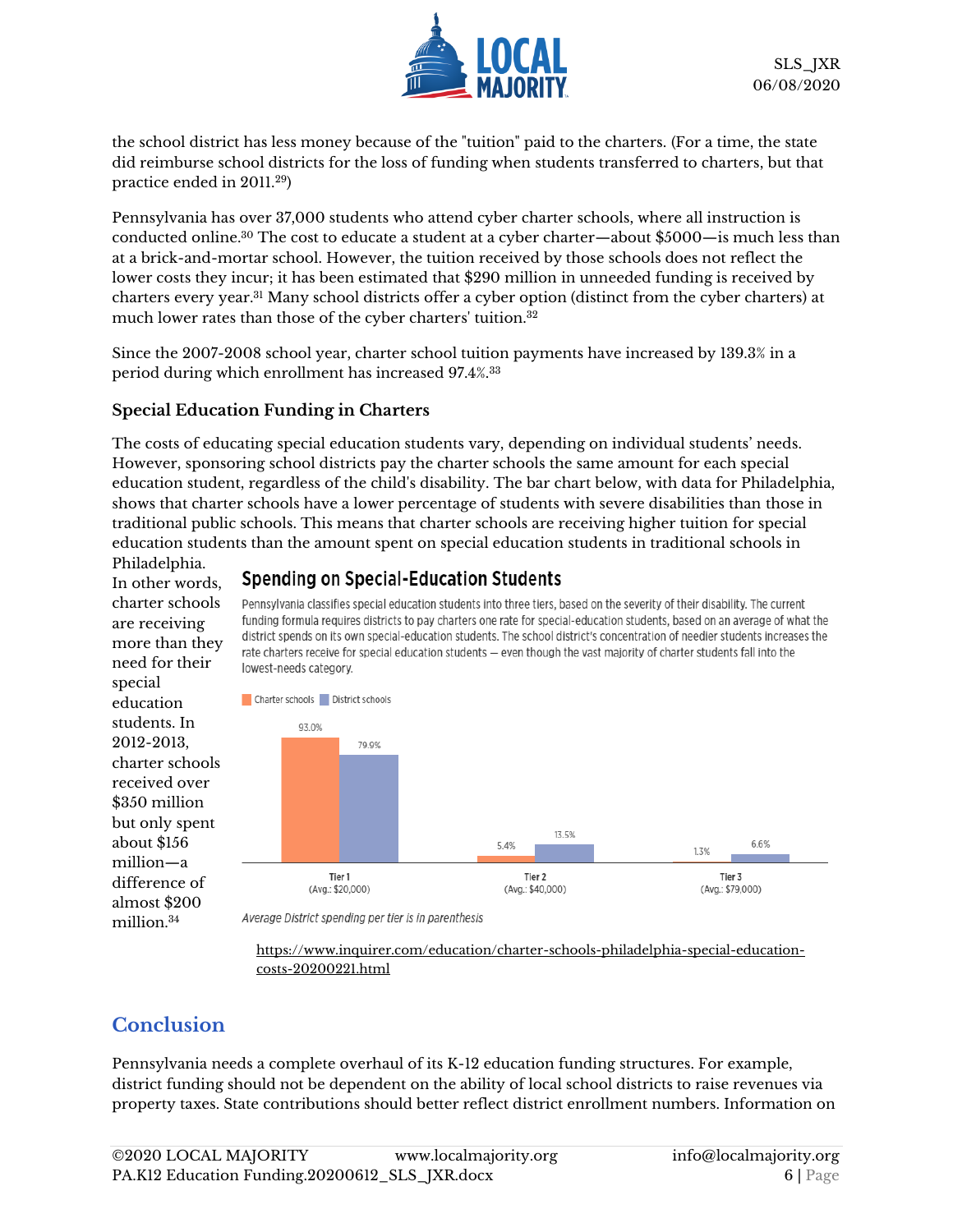

the academic outcomes of students using tax credit scholarships will enable lawmakers to determine whether they are worth the decreased revenue to the state. Special education funds received by charter schools should reflect the actual costs of educating these students. Tuition rates at cyber charter schools should reflect their lower costs.

Democratic Governor Wolf has proposed many of these reforms but will likely need the support of a Democratic legislature before they can be fully implemented.<sup>35</sup>

K-12 Education funding is a complicated subject; only the surface has been touched in this report.

The economic devastation caused by the COVID19 pandemic is decimating state budgets everywhere. However, providing a high-quality primary and secondary education for all Pennsylvania schoolchildren is one of the most worthwhile investments Pennsylvania can make for the future of the citizens of the Commonwealth—even more so during these challenging economic times.

## **Further Reading**

Pennsylvania's Best Investment: The Social and Economic Benefits of Public Education, by Dana Mitra, Associate Professor of Education at Pennsylvania State University. [https://www.elc-pa.org/wp-content/uploads/2011/06/BestInvestment\\_Full\\_Report\\_6.27.11.pdf](https://www.elc-pa.org/wp-content/uploads/2011/06/BestInvestment_Full_Report_6.27.11.pdf)

The story of Pennsylvania's per-pupil funding

[https://whyy.org/articles/the-story-of-pennsylvanias-per-pupil-school-funding-in-two-maps-and-a](https://whyy.org/articles/the-story-of-pennsylvanias-per-pupil-school-funding-in-two-maps-and-a-chart/)[chart/](https://whyy.org/articles/the-story-of-pennsylvanias-per-pupil-school-funding-in-two-maps-and-a-chart/)

Money Matters in Education Justice [https://www.elc-pa.org/wp-content/uploads/2017/04/Education-Justice-](https://www.elc-pa.org/wp-content/uploads/2017/04/Education-Justice-Report_3.17.17_PRINTER.pdf)[Report\\_3.17.17\\_PRINTER.pdf](https://www.elc-pa.org/wp-content/uploads/2017/04/Education-Justice-Report_3.17.17_PRINTER.pdf)

How Charter School Governance in Pennsylvania and Philadelphia Measures Up [https://www.pewtrusts.org/-/media/assets/2015/12/overseeingcharterschools\\_v5.pdf](https://www.pewtrusts.org/-/media/assets/2015/12/overseeingcharterschools_v5.pdf)

Charter School Revenues Expenditures and Transparency <https://www.psba.org/wp-content/uploads/2016/08/Charter-School-RtK-08172016.pdf>

<sup>1</sup> <https://www.pbs.org/newshour/education/behind-the-numbers-why-dropouts-have-it-worse-than-ever-before>

<sup>2</sup> <https://nces.ed.gov/pubs2019/2019117.pdf>

<sup>3</sup> [https://www.elc-pa.org/wp-content/uploads/2011/06/BestInvestment\\_Full\\_Report\\_6.27.11.pdf](https://www.elc-pa.org/wp-content/uploads/2011/06/BestInvestment_Full_Report_6.27.11.pdf)

<sup>4</sup> <https://www.nytimes.com/2009/10/09/education/09dropout.html>

<sup>5</sup> <https://www.ncbi.nlm.nih.gov/pmc/articles/PMC4164164/>

<sup>6</sup> <http://publications.psba.org/publications-and-reports-2020-state-of-education/0201117001588172444>

<sup>7</sup> <http://educationvoterspa.org/issues/education-funding/>

<sup>8</sup> [https://www.pennlive.com/news/2018/02/school\\_districts\\_that\\_spend\\_the\\_most\\_and\\_the\\_least.html](https://www.pennlive.com/news/2018/02/school_districts_that_spend_the_most_and_the_least.html) <sup>9</sup> [https://www.edweek.org/ew/collections/quality-counts-2019-state-finance/map-per-pupil-spending-state-by](https://www.edweek.org/ew/collections/quality-counts-2019-state-finance/map-per-pupil-spending-state-by-state.html)[state.html](https://www.edweek.org/ew/collections/quality-counts-2019-state-finance/map-per-pupil-spending-state-by-state.html) (See map.)

<sup>10</sup> <https://cdn.americanprogress.org/wp-content/uploads/2014/07/BakerSchoolDistricts.pdf>

<sup>11</sup> [https://www.elc-pa.org/wp-content/uploads/2017/04/Education-Justice-Report\\_3.17.17\\_PRINTER.pdf](https://www.elc-pa.org/wp-content/uploads/2017/04/Education-Justice-Report_3.17.17_PRINTER.pdf)

<sup>12</sup> [https://www.education.pa.gov/Teachers%20-](https://www.education.pa.gov/Teachers%20-%20Administrators/School%20Finances/Education%20Budget/Pages/default.aspx)

[<sup>%20</sup>Administrators/School%20Finances/Education%20Budget/Pages/default.aspx](https://www.education.pa.gov/Teachers%20-%20Administrators/School%20Finances/Education%20Budget/Pages/default.aspx)